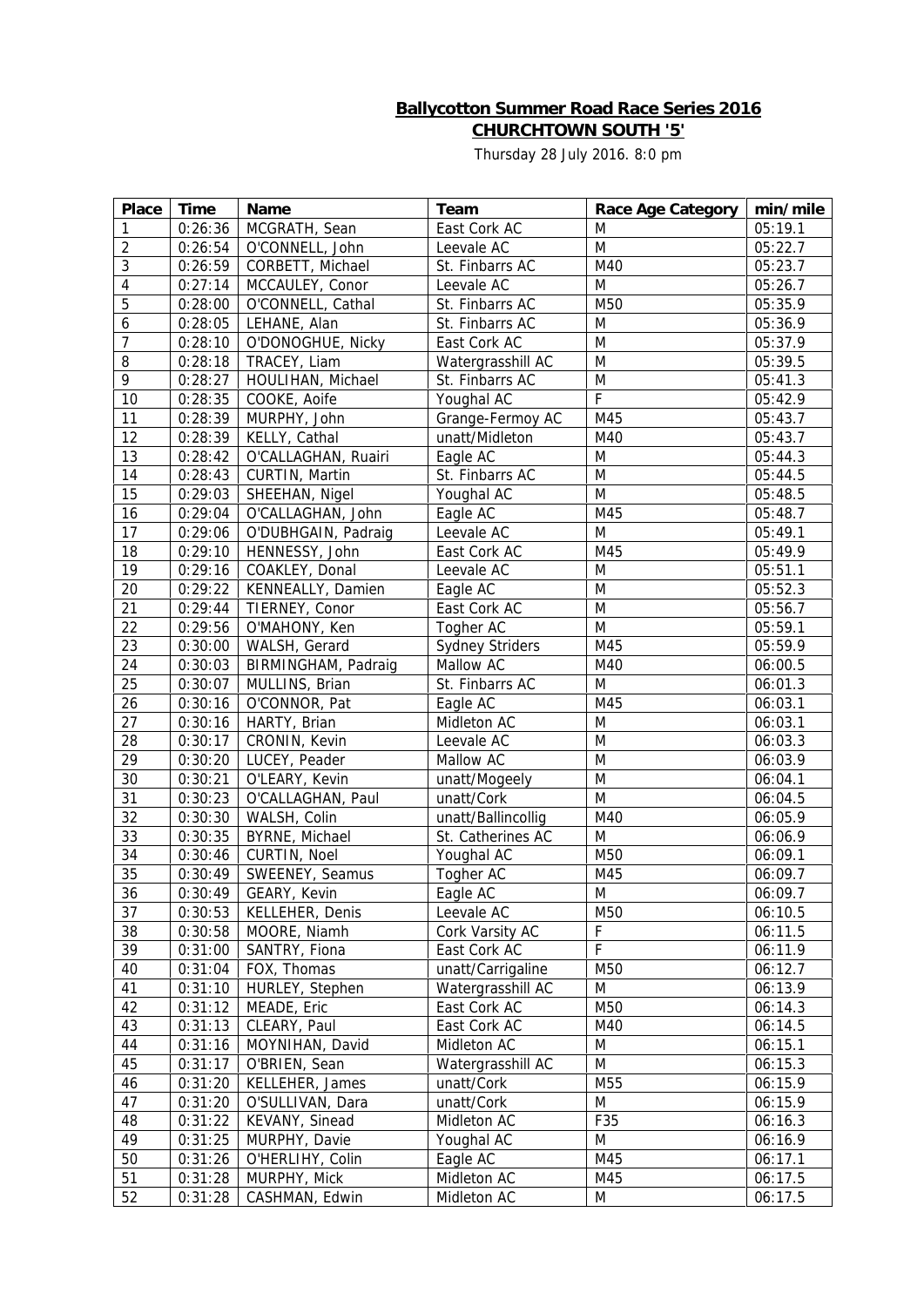| 53  | 0:31:29 | RYAN, Des             | unatt/Midleton     | M40       | 06:17.7 |
|-----|---------|-----------------------|--------------------|-----------|---------|
| 54  | 0:31:30 | KENNEALLY, Glenn      | Eagle AC           | M40       | 06:17.9 |
| 55  | 0:31:34 | CARR, Alan            | St. Catherines AC  | M         | 06:18.7 |
| 56  | 0:31:36 | AHERNE, Clive         | Mallow AC          | M         | 06:19.1 |
| 57  | 0:31:40 | MCLEAN, Gerard        | Midleton AC        | M45       | 06:19.9 |
| 58  | 0:31:41 | COLLINS, Trevor       | Naas AC            | M40       | 06:20.1 |
| 59  | 0:31:43 | FOLEY, Colin          | Eagle AC           | M         | 06:20.5 |
| 60  | 0:31:44 | O'CONNELL, Chris      | St. Catherines AC  | M40       | 06:20.7 |
| 61  | 0:31:46 | KINGSTON, Neil        | unatt/Cork         | M40       | 06:21.1 |
| 62  | 0:31:48 | DORGAN, Declan        | Midleton AC        | M         | 06:21.5 |
| 63  | 0:31:52 | MULDOWNEY, David      | East Cork AC       | M40       | 06:22.3 |
| 64  | 0:31:53 | HANNON, Tim           | Midleton AC        | M         | 06:22.5 |
| 65  | 0:31:54 | HENNESSY, Martin      | East Cork AC       | M45       | 06:22.7 |
| 66  | 0:31:56 | HARTNETT, Tommy       | East Cork AC       | M55       | 06:23.1 |
| 67  | 0:31:57 | KENNEALLY, Sean       | Youghal AC         | M         | 06:23.3 |
| 68  | 0:31:58 | O'MEARA, Fergal       | Midleton AC        | M45       | 06:23.5 |
| 69  | 0:32:00 | GRIFFIN, John         | unatt/Cobh         | M45       | 06:23.9 |
| 70  | 0:32:01 | MCCARTHY, Christopher | Midleton AC        | M         | 06:24.1 |
| 71  | 0:32:03 | MCCARTHY, Denis       | East Cork AC       | M50       | 06:24.5 |
| 72  | 0:32:05 | GEARY, Trevor         | St. Catherines AC  | M         | 06:24.9 |
| 73  | 0:32:06 | DWYER, Michael        | West Waterford AC  | M45       | 06:25.1 |
| 74  | 0:32:13 | MURRAY, Joe           | unatt/Cork         | M         | 06:26.5 |
| 75  | 0:32:14 | CAHILL, Maurice       | Youghal AC         | M40       | 06:26.7 |
| 76  | 0:32:14 | O'CONNELL, Fiachra    | St. Finbarrs AC    | MJ        | 06:26.7 |
| 77  | 0:32:15 | COLEMAN, Ciaran       | Youghal AC         | M40       | 06:26.9 |
| 78  | 0:32:16 | MCCARTHY, Eugene      | Midleton AC        | M45       | 06:27.1 |
| 79  | 0:32:25 | COSTIGAN, Justin      | unatt/Midleton     | M         | 06:28.9 |
| 80  | 0:32:26 | BRISTOW, Chris        | unatt/Cork         | M         | 06:29.1 |
| 81  | 0:32:28 | ARCHER, Colin         | unatt/Ballycotton  | M         | 06:29.5 |
| 82  | 0:32:31 | O'CONNOR, Fergal      | unatt/Cork         | M         | 06:30.1 |
| 83  | 0:32:32 | HENNESSY, John        | unatt/Ballymacoda  | ${\sf M}$ | 06:30.3 |
| 84  | 0:32:34 | O'BRIEN, Damien       | Watergrasshill AC  | M40       | 06:30.7 |
| 85  | 0:32:36 | HAYES, Kevin          | St. Catherines AC  | M40       | 06:31.1 |
| 86  | 0:32:36 | O'LEARY, Ted          | West Waterford AC  | M45       | 06:31.1 |
| 87  | 0:32:37 | MCDONALD, Don         | Midleton AC        | M         | 06:31.3 |
| 88  | 0:32:41 | CONDON, Trevor        | Midleton AC        | M         | 06:32.1 |
| 89  | 0:32:45 | AHERN, Derek          | Midleton AC        | M         | 06:32.9 |
| 90  | 0:32:46 | YELVERTON, David      | Watergrasshill AC  | M         | 06:33.1 |
| 91  | 0:32:49 | HARRINGTON, Ray       | Eagle AC           | M         | 06:33.7 |
| 92  | 0:32:50 | CRONIN, Tim           | unatt/Midleton     | M40       | 06:33.9 |
| 93  | 0:32:52 | CROWLEY, Stephen      | unatt/Ballycotton  | M         | 06:34.3 |
| 94  | 0:32:59 | WALSH, Mark           | Midleton AC        | M55       | 06:35.7 |
| 95  | 0:32:59 | POMPHRETT, Paul       | Aghada RC          | M         | 06:35.7 |
| 96  | 0:33:03 | CASEY, Darren         | Bandon AC          | M40       | 06:36.5 |
| 97  | 0:33:10 | DESMOND, John         | Eagle AC           | M50       | 06:37.9 |
| 98  | 0:33:14 | DOWDALL, Kris         | Midleton AC        | M40       | 06:38.7 |
| 99  | 0:33:21 | MCEVOY, Patrick       | unatt/Cork         | M         | 06:40.1 |
| 100 | 0:33:24 | MCSHERRY, JP          | unatt/Borrisoleigh | M         | 06:40.7 |
| 101 | 0:33:25 | COLLINS, Brendan      | St. Nicholas AC    | M         | 06:40.9 |
| 102 | 0:33:26 | CRONIN, Denis         | Mallow AC          | M50       | 06:41.1 |
| 103 | 0:33:31 | HENNESSY, Tom         | Youghal AC         | M50       | 06:42.1 |
| 104 | 0:33:32 | O'REGAN, Ger          | Midleton AC        | M45       | 06:42.3 |
| 105 | 0:33:33 | O'S-HOURIHAN, Zach    | Leevale AC         | MJ        | 06:42.5 |
| 106 | 0:33:34 | TWOMEY, Mark          | Podisticag Torino  | M45       | 06:42.7 |
| 107 | 0:33:37 | HORNIBROOK, Aaron     | unatt/Glanmire     | M         | 06:43.3 |
| 108 | 0:33:39 | COLLINS, Stephen      | unatt/Fermoy       | M         | 06:43.7 |
| 109 | 0:33:40 | ARCHER, Anthony       | unatt/Ballycotton  | ${\sf M}$ | 06:43.9 |
| 110 | 0:33:44 | O'CONNOR, Gerry       | West Waterford AC  | M50       | 06:44.7 |
|     |         |                       |                    |           |         |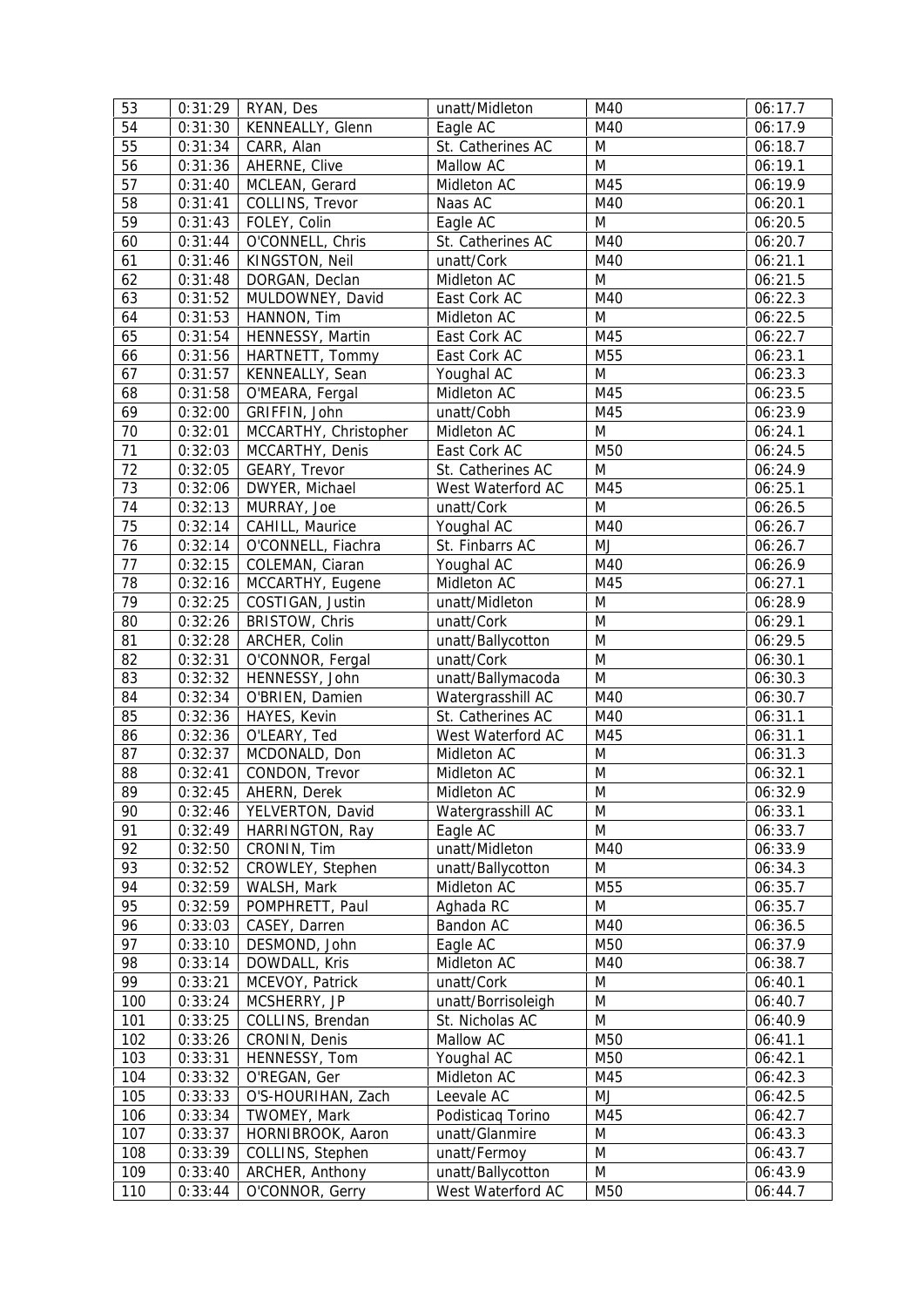| 111 | 0:33:45 | CAREW, TJ                | <b>Ballintotis Fit4Life</b> | M               | 06:44.9 |
|-----|---------|--------------------------|-----------------------------|-----------------|---------|
| 112 | 0:33:50 | O'BRIEN, Peter           | Grange-Fermoy AC            | M               | 06:45.9 |
| 113 | 0:33:50 | KELLEHER, Mark           | Togher AC                   | M               | 06:45.9 |
| 114 | 0:33:53 | HARTE, Matt              | <b>Ballintotis Fit4Life</b> | M45             | 06:46.5 |
| 115 | 0:33:54 | MCGRATH, Conor           | <b>BRAT AC</b>              | M               | 06:46.7 |
| 116 | 0:33:55 | DALY, Martin             | Eagle AC                    | M40             | 06:46.9 |
| 117 | 0:33:55 | MORGAN, Jim              | Aghada RC                   | M40             | 06:46.9 |
| 118 | 0:33:56 | GRIFFIN, Ciaran          | Ballymore-Cobh AC           | MJ              | 06:47.1 |
| 119 | 0:33:57 | MURPHY, David            | unatt/Scotland              | M45             | 06:47.3 |
| 120 | 0:33:59 | O'NEILL, Eadaoin         | East Cork AC                | F               | 06:47.7 |
| 121 | 0:34:03 | O'DWYER, David           | East Cork AC                | M40             | 06:48.5 |
| 122 | 0:34:04 | MURRAY, Donal            | unatt/Cork                  | M               | 06:48.7 |
| 123 | 0:34:05 | ISLEY, Ron               | unatt/Youghal               | M55             | 06:48.9 |
| 124 | 0:34:10 | RYAN, Stephen            | Ballymore-Cobh AC           | M45             | 06:49.9 |
| 125 | 0:34:12 | GILROY, Helen            | Midleton AC                 | F50             | 06:50.3 |
| 126 | 0:34:13 | O'RIORDAN, William       | St. Brendans AC             | M60             | 06:50.5 |
| 127 | 0:34:15 | WALSH, Patrick           | Eagle AC                    | M               | 06:50.9 |
| 128 | 0:34:16 | HAYES, Willie            | St. Finbarrs AC             | M60             | 06:51.1 |
| 129 | 0:34:17 | SHEEHAN, Dave            | St. Finbarrs AC             | M               | 06:51.3 |
| 130 | 0:34:20 | NORRIS, Sean             | Aghada RC                   | M               | 06:51.9 |
| 131 | 0:34:25 | O'ROURKE, Orla           | Ballymore-Cobh AC           | F50             | 06:52.9 |
| 132 | 0:34:28 | BERRY, Nigel             | unatt/Cloyne                | M               | 06:53.5 |
| 133 | 0:34:30 | NUDDS, Graham            | St. Finbarrs AC             | M               | 06:53.9 |
| 134 | 0:34:31 | BOYLE, Robert            | Carraig na bhFear AC        | M40             | 06:54.1 |
| 135 | 0:34:33 | SLIWA, Rabek             | unatt/Blarney               | M               | 06:54.5 |
| 136 | 0:34:34 | O'RIORDAN, Damien        | unatt/Glanmire              | M               | 06:54.7 |
| 137 | 0:34:46 | GARDE, Cyril             | <b>Ballintotis Fit4Life</b> | M               | 06:57.1 |
| 138 | 0:34:50 | O'NEILL, Pearse          | unatt/Aghada                | M               | 06:57.9 |
| 139 | 0:34:51 | O'CALLAGHAN, Anthony     | Aghada RC                   | M               | 06:58.1 |
| 140 | 0:34:55 | O'SULLIVAN, David        | Midleton AC                 | M               | 06:58.9 |
| 141 | 0:35:00 | BANNON, Alan             | Eagle AC                    | M40             | 06:59.9 |
| 142 | 0:35:02 | MURPHY, Esther           | Midleton AC                 | F40             | 07:00.3 |
| 143 | 0:35:03 | BARLASSINA, Luigi        | unatt/Cork                  | M               | 07:00.5 |
| 144 | 0:35:03 | MCCARTHY, Sean           | Clonmel AC                  | M45             | 07:00.5 |
| 145 | 0:35:04 | MCGRATH, Brendan         | <b>Ballintotis Fit4Life</b> | M45             | 07:00.7 |
| 146 | 0:35:04 | LINEHAN, Brian           | unatt/Ballincollig          | M               | 07:00.7 |
| 147 |         | $0:35:05$ MOLONEY, David | Midleton AC                 | M               | 07:00.9 |
| 148 | 0:35:09 | O'REILLY, Mark           | Midleton AC                 | M45             | 07:01.7 |
| 149 | 0:35:10 | HICKEY, Brendan          | St. Catherines AC           | M               | 07:01.9 |
| 150 | 0:35:11 | HOULIHAN, Brigid         | unatt/Cork                  | F               | 07:02.1 |
| 151 | 0:35:14 | GALLAGHER, Mark          | Eagle AC                    | M40             | 07:02.6 |
| 152 | 0:35:15 | O'MAHONY, John           | unatt/Kerry                 | M               | 07:02.8 |
| 153 | 0:35:16 | KELLY, Chris             | Aghada RC                   | ${\sf M}$       | 07:03.0 |
| 154 | 0:35:16 | NOONAN, Brendan          | unatt/Fermoy                | ${\sf M}$       | 07:03.0 |
| 155 | 0:35:17 | BYRD, Charlie            | Eagle AC                    | M50             | 07:03.2 |
| 156 | 0:35:18 | MCGRATH, Phil            | East Cork AC                | M65             | 07:03.4 |
| 157 | 0:35:18 | HALLIHAN, Mike           | Midleton AC                 | M45             | 07:03.4 |
| 158 | 0:35:19 | HARDEN, Scott            | unatt/Cloyne                | M               | 07:03.6 |
| 159 | 0:35:20 | ISLEY, Stephanie         | unatt/Youghal               | F <sub>50</sub> | 07:03.8 |
| 160 | 0:35:21 | O'SULLIVAN, Conor        | St. Finbarrs AC             | M               | 07:04.0 |
| 161 | 0:35:22 | O'DWYER, Barry           | Midleton AC                 | M40             | 07:04.2 |
| 162 | 0:35:24 | TWOMEY, Cathal           | Eagle AC                    | M               | 07:04.6 |
| 163 | 0:35:25 | KENNEALLY, Trevor        | unatt/Garryvoe              | M               | 07:04.8 |
| 164 | 0:35:26 | O'LEARY, Siobhan         | unatt/Cork                  | F40             | 07:05.0 |
| 165 | 0:35:28 | WILLIAMS, Barry          | Midleton AC                 | M50             | 07:05.4 |
| 166 | 0:35:28 | GEARY, Ann               | Midleton AC                 | F35             | 07:05.4 |
| 167 | 0:35:30 | LEHANE, Finbarr          | Eagle AC                    | M45             | 07:05.8 |
|     |         |                          |                             |                 |         |
| 168 | 0:35:37 | RYAN, Mairead            | Eagle AC                    | $\mathsf F$     | 07:07.2 |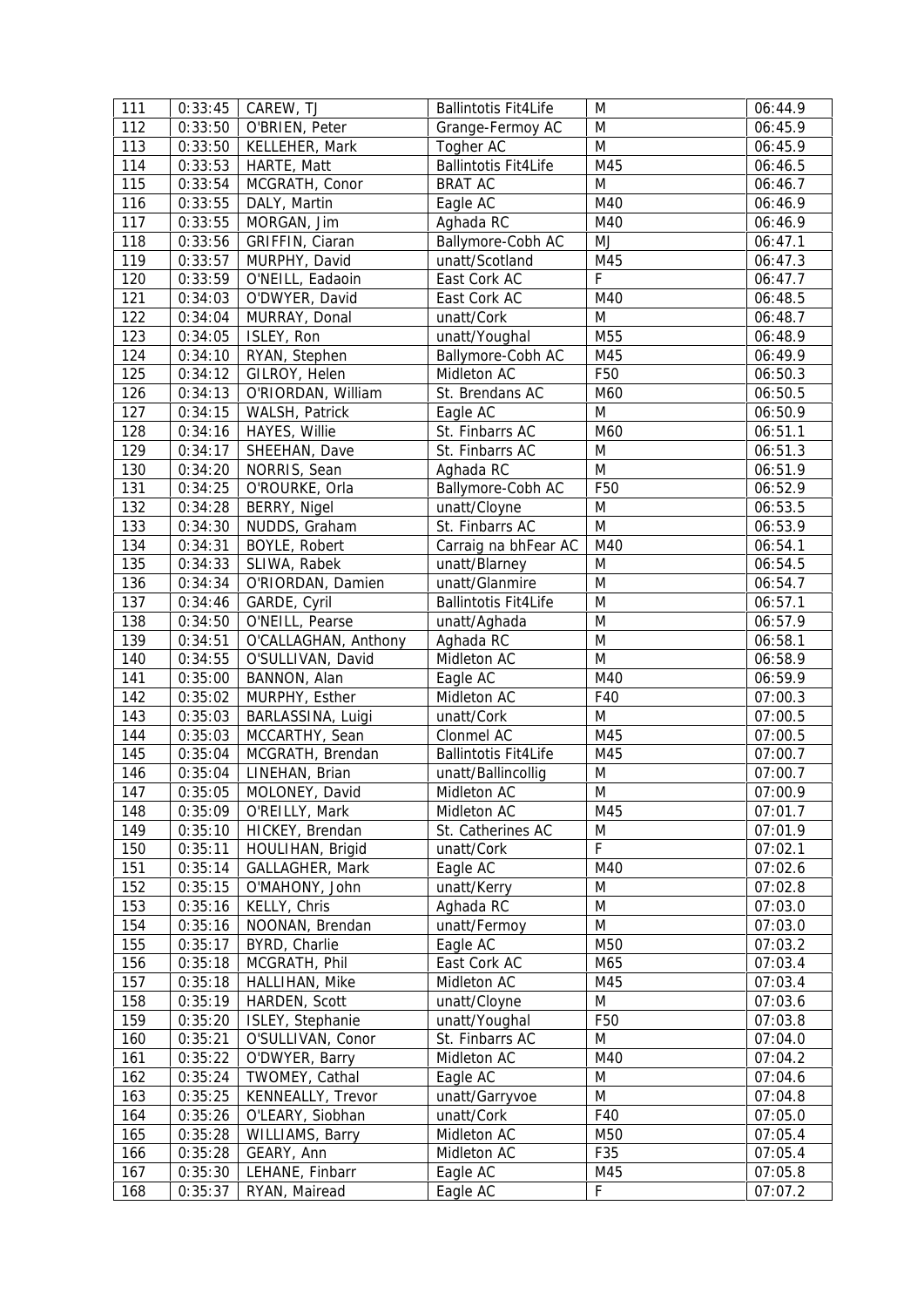| 169 | 0:35:38 | MURPHY, Patrick         | unatt/Ladysbridge           | M40         | 07:07.4 |
|-----|---------|-------------------------|-----------------------------|-------------|---------|
| 170 | 0:35:41 | MCLEOD, Liam            | unatt/Ballycotton           | M           | 07:08.0 |
| 171 | 0:35:43 | MCEVOY, Rebecca         | St. Finbarrs AC             | $\mathsf F$ | 07:08.4 |
| 172 | 0:35:46 | O'BRIEN, Tom            | <b>Ballintotis Fit4Life</b> | M50         | 07:09.0 |
| 173 | 0:35:48 | LEAHY, Eileen           | Midleton AC                 | F           | 07:09.4 |
| 174 | 0:35:49 | SCANLAN, Joe            | Grange-Fermoy AC            | M40         | 07:09.6 |
| 175 | 0:35:50 | O'KEEFFE, Mary          | Youghal AC                  | F50         | 07:09.8 |
| 176 | 0:35:53 | MURPHY, Vincent         | unatt/Watergrasshill        | M40         | 07:10.4 |
| 177 | 0:35:58 | POWER, Joe              | unatt/Carrigtwohill         | M60         | 07:11.4 |
| 178 | 0:36:01 | DVORSKI, Stan           | Midleton AC                 | M40         | 07:12.0 |
| 179 | 0:36:01 | MCCARTHY, David         | Youghal AC                  | M50         | 07:12.0 |
| 180 | 0:36:02 | MOORE, Paul             | unatt/Cork                  | M           | 07:12.2 |
| 181 | 0:36:05 | FITZGERALD, Barry       | unatt/Ladysbridge           | M           | 07:12.8 |
| 182 | 0:36:08 | O'RIORDAN, Tom          | Ballymore-Cobh AC           | M40         | 07:13.4 |
| 183 | 0:36:11 | MURRAY, Tony            | unatt/Cloyne                | M40         | 07:14.0 |
| 184 | 0:36:11 | RYAN, Thomas            | unatt/Cloyne                | M           | 07:14.0 |
| 185 | 0:36:12 | O'CONNELL, Paul         | St. Catherines AC           | M40         | 07:14.2 |
| 186 | 0:36:15 | <b>BUCKLEY, Patrick</b> | Mallow AC                   | M           | 07:14.8 |
| 187 | 0:36:16 | WHITE, Philip           | unatt/Fota                  | M           | 07:15.0 |
| 188 | 0:36:22 | KEARNEY, Paul           | Aghada RC                   | M           | 07:16.2 |
| 189 | 0:36:28 | WATERMAN, Jon           | unatt/Midleton              | M           | 07:17.4 |
| 190 | 0:36:36 | KEARNEY, Nicola         | unatt/Cork                  | F           | 07:19.0 |
| 191 | 0:36:38 | MURRAY, Don             | Aghada RC                   | M45         | 07:19.4 |
| 192 | 0:36:39 | LARKIN, Brian           | Aghada RC                   | M40         | 07:19.6 |
| 193 | 0:36:42 | KELLY, Josh             | Ballymore-Cobh AC           | MJ          | 07:20.2 |
| 194 | 0:36:42 | O'SHEA, Colm            | unatt/Ballinacurra          | M45         | 07:20.2 |
| 195 | 0:36:43 | MACGILP, Fraser         | <b>Ballintotis Fit4Life</b> | M50         | 07:20.4 |
| 196 | 0:36:44 | TAKACS, Andras          | Carrigaline RR AC           | M           | 07:20.6 |
| 197 | 0:36:46 | O'LEARY, Martin         | Eagle AC                    | M           | 07:21.0 |
| 198 | 0:36:46 | FOX, Conor              | Donoughmore AC              | M40         | 07:21.0 |
| 199 | 0:36:48 | O'RIORDAN, David        | UCC AC                      | M           | 07:21.4 |
| 200 | 0:36:49 | GARDE, Malcolm          | unatt/Midleton              | M           | 07:21.6 |
| 201 | 0:36:50 | MCGRATH, Robert         | unatt/Shanagarry            | M           | 07:21.8 |
| 202 | 0:36:52 | O'SULLIVAN, Paddy       | unatt/Cloyne                | M60         | 07:22.2 |
| 203 | 0:36:53 | KEANE, Patsy            | unatt/Cloyne                | M50         | 07:22.4 |
| 204 | 0:36:54 | LYNCH, Cathal           | unatt/Ballymacoda           | M45         | 07:22.6 |
| 205 | 0:36:55 | CORCORAN, Geraldine     | Bandon AC                   | F40         | 07:22.8 |
| 206 | 0:36:57 | MOYNIHAN, Jim           | unatt/Cloyne                | M40         | 07:23.2 |
| 207 | 0:36:58 | MURPHY, Arthur          | unatt/Ballinacurra          | M40         | 07:23.4 |
| 208 | 0:37:01 | O'DONNELL, Claire       | unatt/Cork                  | F           | 07:24.0 |
| 209 | 0:37:02 | WALSH, Pat              | unatt/Midleton              | M50         | 07:24.2 |
| 210 | 0:37:07 | MURPHY, Patrick         | Navy AC                     | M50         | 07:25.2 |
| 211 | 0:37:07 | COTTER, Greg            | unatt/Cloyne                | M45         | 07:25.2 |
| 212 | 0:37:08 | GILMAN, Marie           | Midleton AC                 | F50         | 07:25.4 |
| 213 | 0:37:09 | TUCKER, David           | Carrigaline RR AC           | M45         | 07:25.6 |
| 214 | 0:37:13 | COLLINS, Tim            | unatt/Shanagarry            | M45         | 07:26.4 |
| 215 | 0:37:20 | KIRWAN, Ita             | Eagle AC                    | F45         | 07:27.8 |
| 216 | 0:37:20 | COLEMAN, Dylan          | unatt/Mogeely               | M           | 07:27.8 |
| 217 | 0:37:24 | BEVAN, Karen            | Eagle AC                    | F35         | 07:28.6 |
| 218 | 0:37:31 | LEDINGHAM, Dermot       | Youghal AC                  | M50         | 07:30.0 |
| 219 | 0:37:35 | FORREST, Michelle       | <b>Ballintotis Fit4Life</b> | F40         | 07:30.8 |
| 220 | 0:37:36 | HORGAN, Noel            | <b>Ballintotis Fit4Life</b> | M           | 07:31.0 |
| 221 | 0:37:37 | MENTON, Billy           | unatt/Cork                  | M60         | 07:31.2 |
| 222 | 0:37:38 | ALLEN, Denis            | unatt/Carrigaline           | M50         | 07:31.4 |
| 223 | 0:37:40 | CALLAN, Pauline         | Bandon AC                   | F40         | 07:31.8 |
| 224 | 0:37:41 | AHERNE, Liam            | unatt/                      | M           | 07:32.0 |
| 225 | 0:37:42 | RUSSELL, Charles        | unatt/Glanworth             | M40         | 07:32.2 |
| 226 | 0:37:43 | COONEY, Sean            | unatt/Carrigtwohill         | M45         | 07:32.4 |
|     |         |                         |                             |             |         |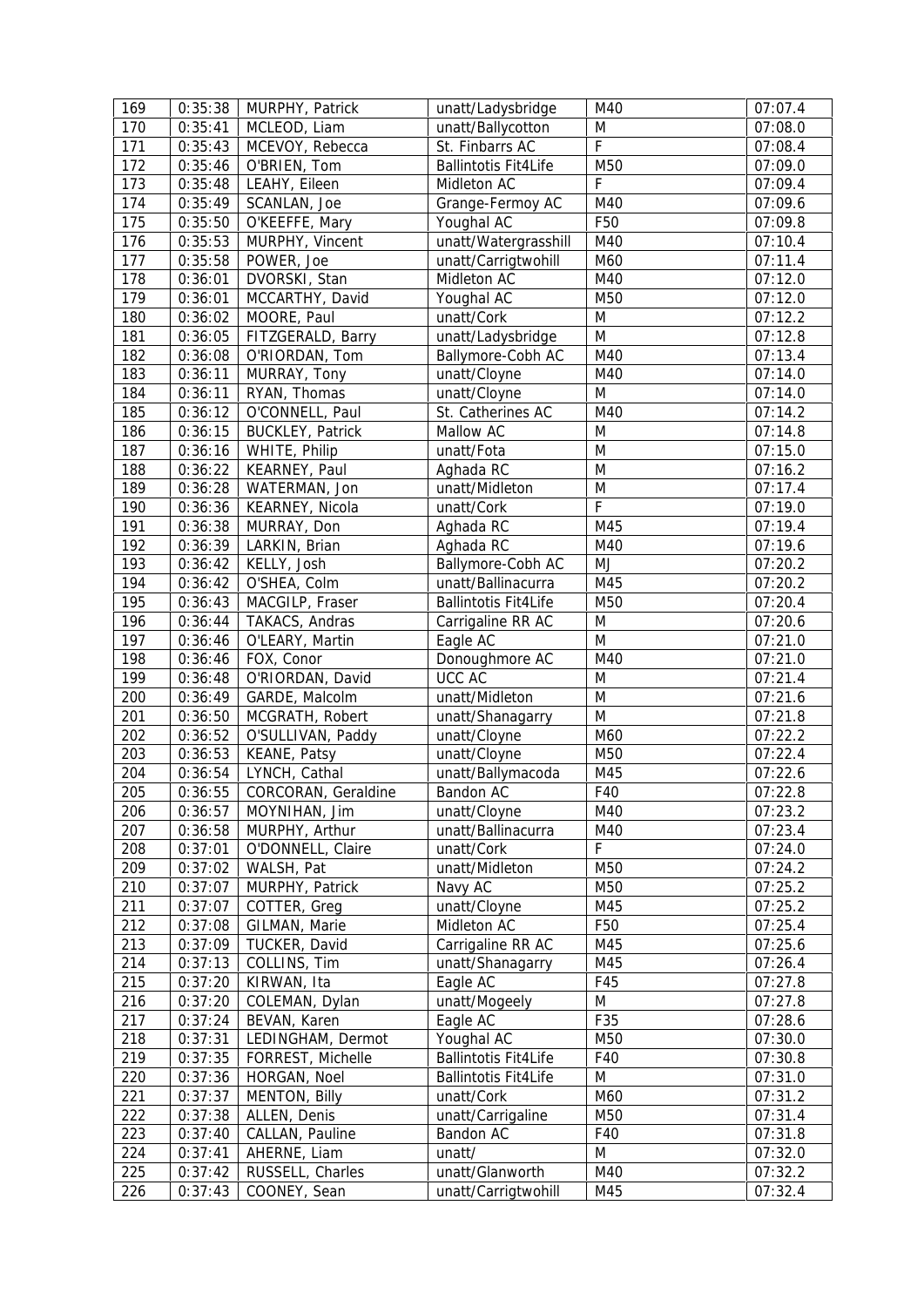| 227 | 0:37:46 | O'FARRELL, Andrew   | Eagle AC                    | M60         | 07:33.0 |
|-----|---------|---------------------|-----------------------------|-------------|---------|
| 228 | 0:37:49 | GRIFFIN, Edward     | unatt/Cloyne                | M40         | 07:33.6 |
| 229 | 0:37:50 | LOCHADEN, Colin     | unatt/Midleton              | M40         | 07:33.8 |
| 230 | 0:37:51 | LOCHADEN, Julie-Ann | <b>Ballintotis Fit4Life</b> | F40         | 07:34.0 |
| 231 | 0:37:54 | DAVIES, Simon       | <b>Ballintotis Fit4Life</b> | M40         | 07:34.6 |
| 232 | 0:37:55 | O'FLYNN, Danielle   | unatt/Blarney               | F           | 07:34.8 |
| 233 | 0:38:01 | MCMAHON, Daniel     | unatt/Cork                  | M           | 07:36.0 |
| 234 | 0:38:02 | MCMANUS, Ronan      | Midleton AC                 | M45         | 07:36.2 |
| 235 | 0:38:04 | O'SHEA, Con         | unatt/Cork                  | M40         | 07:36.6 |
| 236 | 0:38:05 | SHEEHAN, Colm       | unatt/Blarney               | M           | 07:36.8 |
| 237 | 0:38:06 | HEALY, Martin       | unatt/Carrigtwohill         | ${\sf M}$   | 07:37.0 |
| 238 | 0:38:07 | MCKENNA, Maura      | unatt/Buttevant             | F35         | 07:37.2 |
| 239 | 0:38:08 | MURPHY, Ciaran      | unatt/Midleton              | M           | 07:37.4 |
| 240 | 0:38:09 | ANSBRO, Zita        | <b>Ballintotis Fit4Life</b> | $\mathsf F$ | 07:37.6 |
| 241 | 0:38:11 | COTTER, Mary        | Eagle AC                    | F50         | 07:38.0 |
| 242 | 0:38:12 | YELVERTON, Thomas   | unatt/Cork                  | M40         | 07:38.2 |
| 243 | 0:38:13 | FOLEY, Alan         | Watergrasshill AC           | M45         | 07:38.4 |
| 244 | 0:38:14 | AHERN, Eddie        | unatt/Buttevant             | M           | 07:38.6 |
| 245 | 0:38:15 | WARD, Tomas         | Youghal AC                  | M45         | 07:38.8 |
| 246 | 0:38:17 | HOLLAND, John       | Mallow AC                   | M65         | 07:39.2 |
| 247 | 0:38:18 | KELLEHER, Kerry     | Aghada RC                   | F35         | 07:39.4 |
| 248 | 0:38:19 | TWOMEY, Owen        | unatt/Cork                  | ${\sf M}$   | 07:39.6 |
| 249 | 0:38:19 | AHERNE, Marcus      | unatt/Cloyne                | M40         | 07:39.6 |
| 250 |         |                     | Watergrasshill AC           | M50         | 07:40.0 |
| 251 | 0:38:21 | O'RIORDAN, Joe      | unatt/Waterfall             | F40         | 07:40.0 |
| 252 | 0:38:21 | HOLLAND, Siobhan    |                             | M60         |         |
|     | 0:38:22 | QUIGLEY, John       | Eagle AC<br>Mallow AC       |             | 07:40.2 |
| 253 | 0:38:22 | FLYNN, Maria        |                             | F35         | 07:40.2 |
| 254 | 0:38:23 | ROCHE, Stuart       | Watergrasshill AC           | M40         | 07:40.4 |
| 255 | 0:38:26 | DUGGAN, John        | unatt/Whitegate             | M           | 07:41.0 |
| 256 | 0:38:28 | ERANGEY, Anne       | unatt/Whitegate             | F35         | 07:41.4 |
| 257 | 0:38:29 | GARDE, Catherine    | St. Finbarrs AC             | F           | 07:41.6 |
| 258 | 0:38:33 | CAHILL, Paul        | unatt/Cloyne                | M45         | 07:42.4 |
| 259 | 0:38:34 | CROWLEY, Lisa       | Watergrasshill AC           | F40         | 07:42.6 |
| 260 | 0:38:35 | BARRY, Frances      | St. Catherines AC           | F40         | 07:42.8 |
| 261 | 0:38:36 | AHERNE, Stephen     | unatt/Cloyne                | ${\sf M}$   | 07:43.0 |
| 262 | 0:38:39 | OWENS, PJ           | unatt/Midleton              | M45         | 07:43.6 |
| 263 | 0:38:40 | KELLEHER, Elaine    | unatt/Macroom               | F40         | 07:43.8 |
| 264 | 0:38:43 | BEIRNE, Michael     | unatt/Lisgoold              | M50         | 07:44.4 |
| 265 | 0:38:45 | SHEEHAN, Sean       | unatt/Carrigtwohill         | M40         | 07:44.8 |
| 266 | 0:38:50 | DURITY, Natasha     | Ballymore-Cobh AC           | F40         | 07:45.8 |
| 267 | 0:38:52 | O'CONNELL, Donie    | Midleton AC                 | M65         | 07:46.2 |
| 268 | 0:38:55 | COGAN, Denis        | unatt/Cork                  | M40         | 07:46.8 |
| 269 | 0:38:55 | SMITH, Alan         | unatt/Midleton              | M45         | 07:46.8 |
| 270 | 0:38:56 | MCCORMACK, Tomas    | unatt/Cloghroe              | M           | 07:47.0 |
| 271 | 0:38:57 | O'RIORDAN, Sean     | unatt/Midleton              | M45         | 07:47.2 |
| 272 | 0:38:59 | MCGRATH, Michelle   | Midleton AC                 | F45         | 07:47.6 |
| 273 | 0:39:00 | FRENCH, Una         | Ballymore-Cobh AC           | F45         | 07:47.8 |
| 274 | 0:39:06 | KENNEDY, Yvonne     | Midleton AC                 | F35         | 07:49.0 |
| 275 | 0:39:08 | PERRY, Anne-Marie   | Midleton AC                 | F40         | 07:49.4 |
| 276 | 0:39:08 | TWOHIG, Dan         | Midleton AC                 | M40         | 07:49.4 |
| 277 | 0:39:09 | O'REGAN, John       | unatt/Cloyne                | M           | 07:49.6 |
| 278 | 0:39:10 | NEEVES, Jack        | unatt/Abu Dhabi             | MJ          | 07:49.8 |
| 279 | 0:39:13 | COFFEY, Brendan     | Clonmel AC                  | M           | 07:50.4 |
| 280 | 0:39:14 | COONEY, Ed          | unatt/Dublin                | M50         | 07:50.6 |
| 281 | 0:39:19 | O'REGAN, Niamh      | St. Finbarrs AC             | F           | 07:51.6 |
| 282 | 0:39:26 | O'REGAN, Eddie      | Youghal AC                  | M55         | 07:53.0 |
| 283 | 0:39:28 | MADDEN, Ronan       | unatt/Cork                  | M40         | 07:53.4 |
| 284 | 0:39:32 | FOLEY, Emmet        | Aghada RC                   | M45         | 07:54.2 |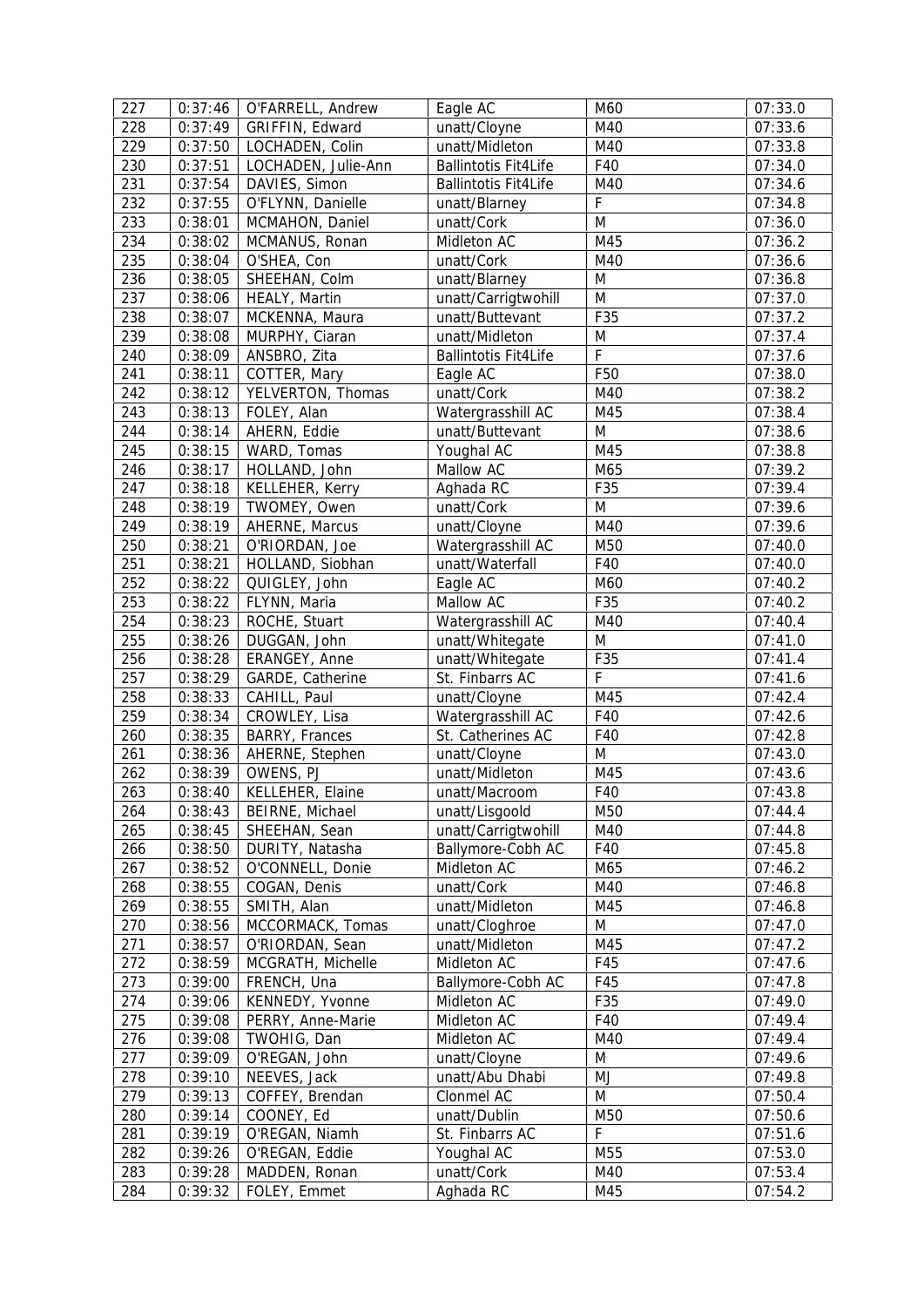| 285 | 0:39:37 | MCMURTRY, James    | unatt/Ballyandreen          | M45         | 07:55.2 |
|-----|---------|--------------------|-----------------------------|-------------|---------|
| 286 | 0:39:38 | DALY, Sinead       | Ballymore-Cobh AC           | F40         | 07:55.4 |
| 287 | 0:39:41 | O'DONNELL, Bryan   | unatt/Ballinacurra          | M           | 07:56.0 |
| 288 | 0:39:44 | LEAHY, Sean        | <b>Ballintotis Fit4Life</b> | M45         | 07:56.6 |
| 289 | 0:39:44 | BARRY, Dominic     | <b>Ballintotis Fit4Life</b> | M45         | 07:56.6 |
| 290 | 0:39:47 | MULHOLLAND, Niamh  | unatt/Watergrasshill        | F           | 07:57.2 |
| 291 | 0:39:48 | O'CALLAGHAN, Simon | Aghada RC                   | M40         | 07:57.4 |
| 292 | 0:39:53 | O'DONAVAN, Kevin   | unatt/Cork                  | M           | 07:58.4 |
| 293 | 0:39:56 | SHEEDY, Breeda     | Midleton AC                 | F50         | 07:59.0 |
| 294 | 0:39:58 | MORLEY, Alan       | Midleton AC                 | M40         | 07:59.4 |
| 295 | 0:39:59 | CROWLEY, Avril     | unatt/Cloyne                | F40         | 07:59.6 |
| 296 | 0:40:00 | GIGLIONE, Rino     | unatt/Ballyhooly            | M           | 07:59.8 |
| 297 | 0:40:00 | RING, Maurice      | unatt/Midleton              | M           | 07:59.8 |
| 298 | 0:40:03 | MCCARTHY, Niall    | Clonmel AC                  | M40         | 08:00.4 |
| 299 | 0:40:04 | MORRISON, Kevin    | Midleton AC                 | M50         | 08:00.6 |
| 300 | 0:40:05 | RYALL, Noel        | unatt/Midleton              | M50         | 08:00.8 |
| 301 | 0:40:06 | POWER, Onra        | West Waterford AC           | F50         | 08:01.0 |
| 302 | 0:40:08 | FLEMING, Shane     | unatt/Ballycotton           | M           | 08:01.4 |
| 303 | 0:40:10 | SHEEHAN, Batt      | St. Catherines AC           | M45         | 08:01.8 |
| 304 | 0:40:10 | KIELY, Finbarr     | unatt/Cork                  | M55         | 08:01.8 |
| 305 | 0:40:11 | O'CALLAGHAN, Jim   | unatt/Ballincollig          | M60         | 08:02.0 |
| 306 | 0:40:13 | STACK, Mossy       | unatt/Ballinacurra          | M           | 08:02.4 |
| 307 | 0:40:15 | MURPHY, Stephen    | unatt/Whitegate             | M           | 08:02.8 |
| 308 | 0:40:17 | DAY, Conor         | unatt/Whitegate             | M           | 08:03.2 |
| 309 | 0:40:18 | O'BRIEN, Padraic   | unatt/Cavan                 | F           | 08:03.4 |
| 310 | 0:40:20 | BYRNE, Seamus      | Mallow AC                   | M60         | 08:03.8 |
| 311 | 0:40:22 | RAMSELL, Ned       | Carrigtwohill AC            | M45         | 08:04.2 |
| 312 | 0:40:23 | SMIDDY, David      | unatt/Dungourney            | M           | 08:04.4 |
| 313 | 0:40:25 | MCCARTHY, John     | Eagle AC                    | M40         | 08:04.8 |
| 314 | 0:40:33 | LEAHY, Liam        | unatt/Ballycotton           | M           | 08:06.4 |
| 315 | 0:40:34 | O'FLYNN, Shane     | unatt/Fermoy                | M           | 08:06.6 |
| 316 | 0:40:35 | WALSHE, John       | East Cork AC                | M65         | 08:06.8 |
| 317 | 0:40:40 | BROSNAN, Noel      | unatt/Cloyne                | M           | 08:07.8 |
| 318 | 0:40:41 | GARDE, Colin       | unatt/Shanagarry            | M           | 08:08.0 |
| 319 | 0:40:47 | MCCARTHY, Barry    | unatt/Lisgoold              | ${\sf M}$   | 08:09.2 |
| 320 | 0:40:49 | MOTHERWAY, John    | unatt/Aghada                | M70         | 08:09.6 |
| 321 | 0:40:50 | O'LEARY, John      | Leevale AC                  | M75         | 08:09.8 |
| 322 | 0:40:53 | COSTINE, Diarmuid  | unatt/Cloyne                | M           | 08:10.4 |
| 323 | 0:40:55 | CONNOLLY, Michael  | unatt/Glanmire              | M60         | 08:10.8 |
| 324 | 0:40:56 | MURTAGH, Laurence  | unatt/Cork                  | M45         | 08:11.0 |
| 325 | 0:41:01 | SARDA, Maria       | Aghada RC                   | $\mathsf F$ | 08:12.0 |
| 326 | 0:41:04 | CARROLL, Eoin      | unatt/Knockraha             | M           | 08:12.6 |
| 327 | 0:41:05 | O'REGAN, Dave      | St. Finbarrs AC             | M45         | 08:12.8 |
| 328 | 0:41:05 | HERLIHY, Breeda    | unatt/Cork                  | F40         | 08:12.8 |
| 329 | 0:41:06 | COTT, Michelle     | <b>Ballintotis Fit4Life</b> | F35         | 08:13.0 |
| 330 | 0:41:09 | TWOMEY, Bernie     | Midleton AC                 | F40         | 08:13.6 |
| 331 | 0:41:10 | MATTHEWS, Ian      | unatt/Youghal               | M           | 08:13.8 |
| 332 | 0:41:11 | RICHARDS, Colin    | unatt/Ballinacurra          | M50         | 08:14.0 |
| 333 | 0:41:12 | GODFREY, Donal     | Aghada RC                   | M45         | 08:14.2 |
| 334 | 0:41:13 | FITZGERALD, Dermot | unatt/Blarney               | M           | 08:14.4 |
| 335 | 0:41:15 | GAYNOR, Triona     | unatt/Kinsale               | F40         | 08:14.8 |
| 336 | 0:41:17 | CULLINANE, James   | <b>Ballintotis Fit4Life</b> | M           | 08:15.2 |
| 337 | 0:41:20 | MCCARTHY, James    | unatt/Cork                  | M40         | 08:15.8 |
| 338 | 0:41:26 | DONLON, Kieran     | unatt/Cork                  | M40         | 08:17.0 |
| 339 | 0:41:31 | O'CONNOR, Lisa     | Carrigtwohill AC            | F           | 08:18.0 |
| 340 | 0:41:32 | O'MAHONY, Diarmuid | unatt/Aglish                | M           | 08:18.2 |
| 341 | 0:41:36 | O'DONOGHUE, Donal  | unatt/Little Island         | M45         | 08:19.0 |
| 342 | 0:41:38 | GYVES, Paddy       | Mallow AC                   | M65         | 08:19.4 |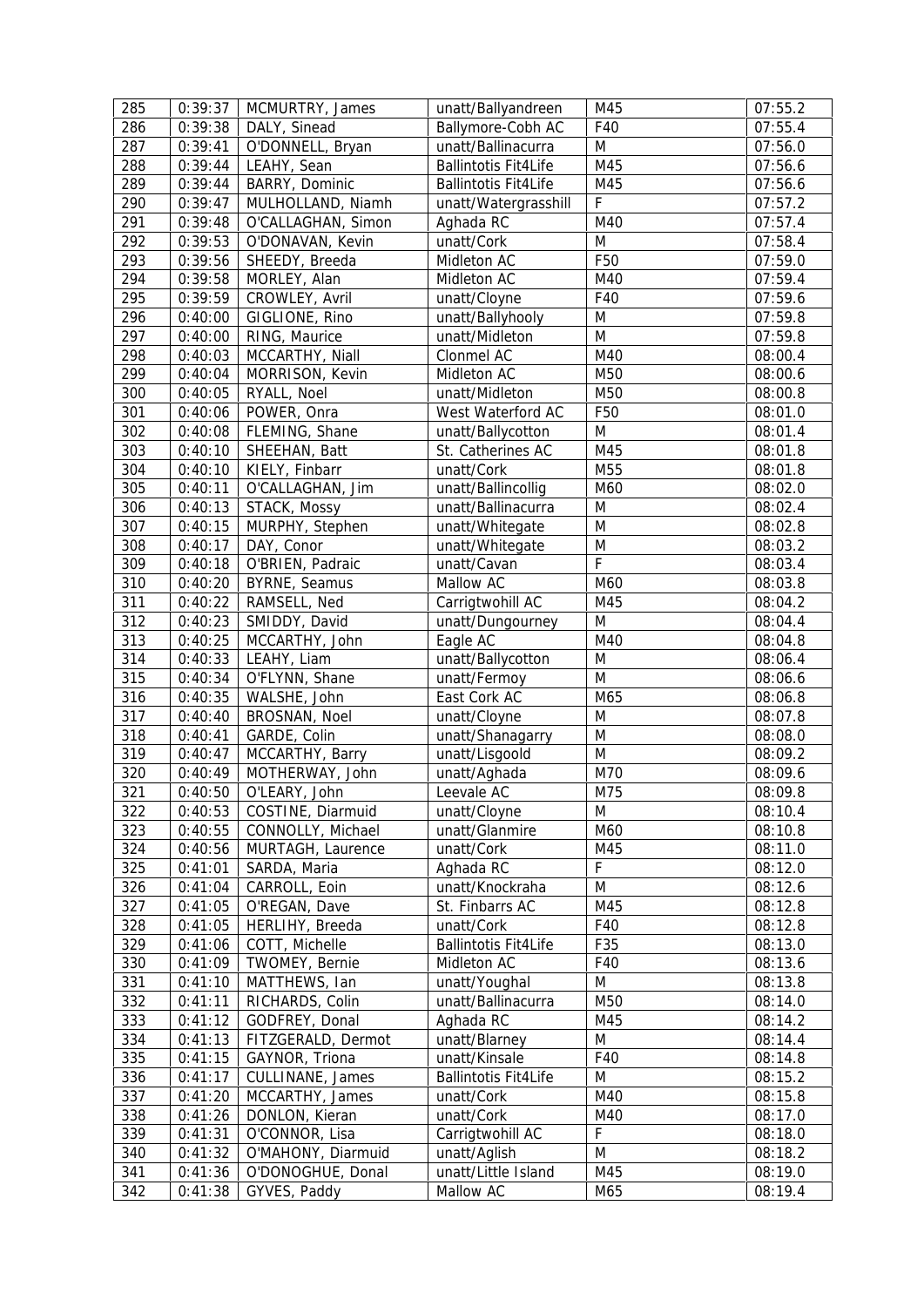| 343        | 0:41:38            | QUINLAN, Deirdre                        | unatt/Cork                               | F <sub>50</sub> | 08:19.4            |
|------------|--------------------|-----------------------------------------|------------------------------------------|-----------------|--------------------|
| 344        | 0:41:39            | COUGHLAN, Mags                          | unatt/Shanagarry                         | F40             | 08:19.6            |
| 345        | 0:41:41            | CONSTANT, Kerry                         | unatt/Cork                               | M60             | 08:20.0            |
| 346        | 0:41:43            | DRISLANE, John                          | St. Nicholas AC                          | M               | 08:20.4            |
| 347        | 0:41:47            | FENNELL, John                           | West Waterford AC                        | M40             | 08:21.2            |
| 348        | 0:41:47            | KENNEDY, Michael                        | Midleton AC                              | M40             | 08:21.2            |
| 349        | 0:41:48            | MURPHY, James                           | unatt/Ladysbridge                        | M               | 08:21.4            |
| 350        | 0:41:49            | DAVIS, Kevin                            | Midleton AC                              | M55             | 08:21.6            |
| 351        | 0:41:50            | MAGUIRE, Ronan                          | unatt/Ballycotton                        | ${\sf M}$       | 08:21.8            |
| 352        | 0:41:51            | FEEHAN, Ted                             | Gneeveguilla AC                          | M70             | 08:22.0            |
| 353        | 0:41:55            | MCCARTHY, Joanne                        | unatt/Cork                               | F40             | 08:22.8            |
| 354        | 0:41:56            | TOBIN, Brendan                          | unatt/Glounthaune                        | M45             | 08:23.0            |
| 355        | 0:41:58            | COLLINS, Keith                          | North Cork AC                            | M               | 08:23.4            |
| 356        | 0:41:59            | MURRAY, Jimmy                           | Rising Sun AC                            | M65             | 08:23.6            |
| 357        | 0:42:01            | CAHILL, Ciaran                          | unatt/Blarney                            | M50             | 08:24.0            |
| 358        | 0:42:03            | BARRETT, Fiona                          | unatt/Cahir                              | F               | 08:24.4            |
| 359        | 0:42:04            | O'DRISCOLL, Christopher                 | unatt/Cork                               | M65             | 08:24.6            |
| 360        | 0:42:05            | DALY, Patrycja                          | Youghal AC                               | F40             | 08:24.8            |
| 361        | 0:42:09            | DUNNE, Melissa                          | unatt/Ballinacurra                       | F35             | 08:25.6            |
| 362        | 0:42:10            | MCDONNELL, George                       | Watergrasshill AC                        | M40             | 08:25.8            |
| 363        | 0:42:13            | COTTER, Allen                           | St. Nicholas AC                          | ${\sf M}$       | 08:26.4            |
| 364        | 0:42:14            | RYAN, Bridget                           | <b>Ballintotis Fit4Life</b>              | F45             | 08:26.6            |
| 365        | 0:42:14            | MCGRATH, Felicity                       | unatt/Cloyne                             | F40             | 08:26.6            |
| 366        | 0:42:15            | MEADE, Malcolm                          | Ballymore-Cobh AC                        | M40             | 08:26.8            |
| 367        | 0:42:20            | MCGLENNON, Christopher                  | unatt/Ballincollig                       | M40             | 08:27.8            |
| 368        | 0:42:22            | SHEEHAN, Marie                          | unatt/Lisgoold                           | F40             | 08:28.2            |
| 369        | 0:42:22            | O'KEEFFE, Mary                          | Midleton AC                              | F50             | 08:28.2            |
| 370        | 0:42:23            | O'NEILL, Anne-Marie                     | unatt/Blarney                            | F               | 08:28.4            |
| 371        | 0:42:30            | O'REGAN, Celia                          | Youghal AC                               | F50             | 08:29.8            |
| 372        | 0:42:31            | LOOBY, Joan                             | St. Nicholas AC                          | F40             | 08:30.0            |
| 373        | 0:42:33            | GRIFFIN, Maeve                          | Ballymore-Cobh AC                        | F35             | 08:30.4            |
| 374        | 0:42:34            | DAVIS, Irene                            | unatt/Cloyne                             | F               | 08:30.6            |
|            |                    |                                         |                                          |                 |                    |
| 375        | 0:42:34            | MORRISON, Patrick                       | St. Nicholas AC                          | M45             | 08:30.6            |
| 376        | 0:42:36            | DONNELLY, David                         | Eagle AC                                 | ${\sf M}$       | 08:31.0            |
| 377        | 0:42:38            | SPINK, Troy                             | Grange-Fermoy AC                         | M45             | 08:31.4            |
| 378        | 0:42:39            | LENANE, Gail                            | unatt/Blarney                            | F40             | 08:31.6            |
| 379        | 0:42:40            | CREAN, Joanne                           | Mallow AC                                | F35             | 08:31.8            |
| 380        | 0:42:40            | MULCAHY, Mary                           | St. Finbarrs AC                          | F <sub>50</sub> | 08:31.8            |
| 381        | 0:42:41            | DAVIS, Karen                            | Midleton AC                              | F35             | 08:32.0            |
| 382        | 0:42:42            | HEALY, Paul                             | Donoughmore AC                           | M40             | 08:32.2            |
| 383        | 0:42:44            | BURKE, Donal                            | unatt/Whitechurch                        | M70             | 08:32.6            |
| 384        | 0:42:46            | DONOVAN, Kevin                          | unatt/Ballycotton                        | M               | 08:33.0            |
| 385        | 0:42:47            | SULLIVAN, Emer                          | Carrigtwohill AC                         | F35             | 08:33.2            |
| 386        | 0:42:48            | COLLINS, Barry                          | St. Nicholas AC                          | M40             | 08:33.4            |
| 387        | 0:42:52            | MAHER, James                            | unatt/Carrigtwohill                      | M               | 08:34.2            |
| 388        | 0:42:57            | O'DONOVAN, Christine                    | Mallow AC                                | F               | 08:35.2            |
| 389        | 0:42:58            | STACK, Austin                           | unatt/Midleton                           | M45             | 08:35.4            |
| 390        | 0:43:00            | PENDER, Leilia                          | Ballymore-Cobh AC                        | F35             | 08:35.8            |
| 391        | 0:43:01            | CUSSEN, Eimear                          | Carrigtwohill AC                         | F35             | 08:36.0            |
| 392        | 0:43:06            | LEETCH, Jenna                           | St. Nicholas AC                          | F35             | 08:37.0            |
| 393        | 0:43:12            | KENNEDY, Martin                         | unatt/Fermoy                             | M               | 08:38.2            |
| 394        | 0:43:13            | LUCAS, Mairead                          | unatt/Carrigaline                        | $\mathsf F$     | 08:38.4            |
| 395        | 0:43:15            | MCGREGOR, Catriona                      | unatt/Cloyne                             | F <sub>55</sub> | 08:38.8            |
| 396        | 0:43:16            | MURPHY, Diane                           | Carrigtwohill AC                         | F               | 08:39.0            |
| 397        | 0:43:17            | WALL, Niamh                             | unatt/Glounthaune                        | <b>FJ</b>       | 08:39.2            |
| 398        | 0:43:24            | O'DRISCOLL, Kevin                       | Eagle AC                                 | M60             | 08:40.6            |
| 399<br>400 | 0:43:31<br>0:43:35 | O'CONNOR, Katherine<br>FITZGERALD, John | Mallow AC<br><b>Ballintotis Fit4Life</b> | F<br>M45        | 08:42.0<br>08:42.8 |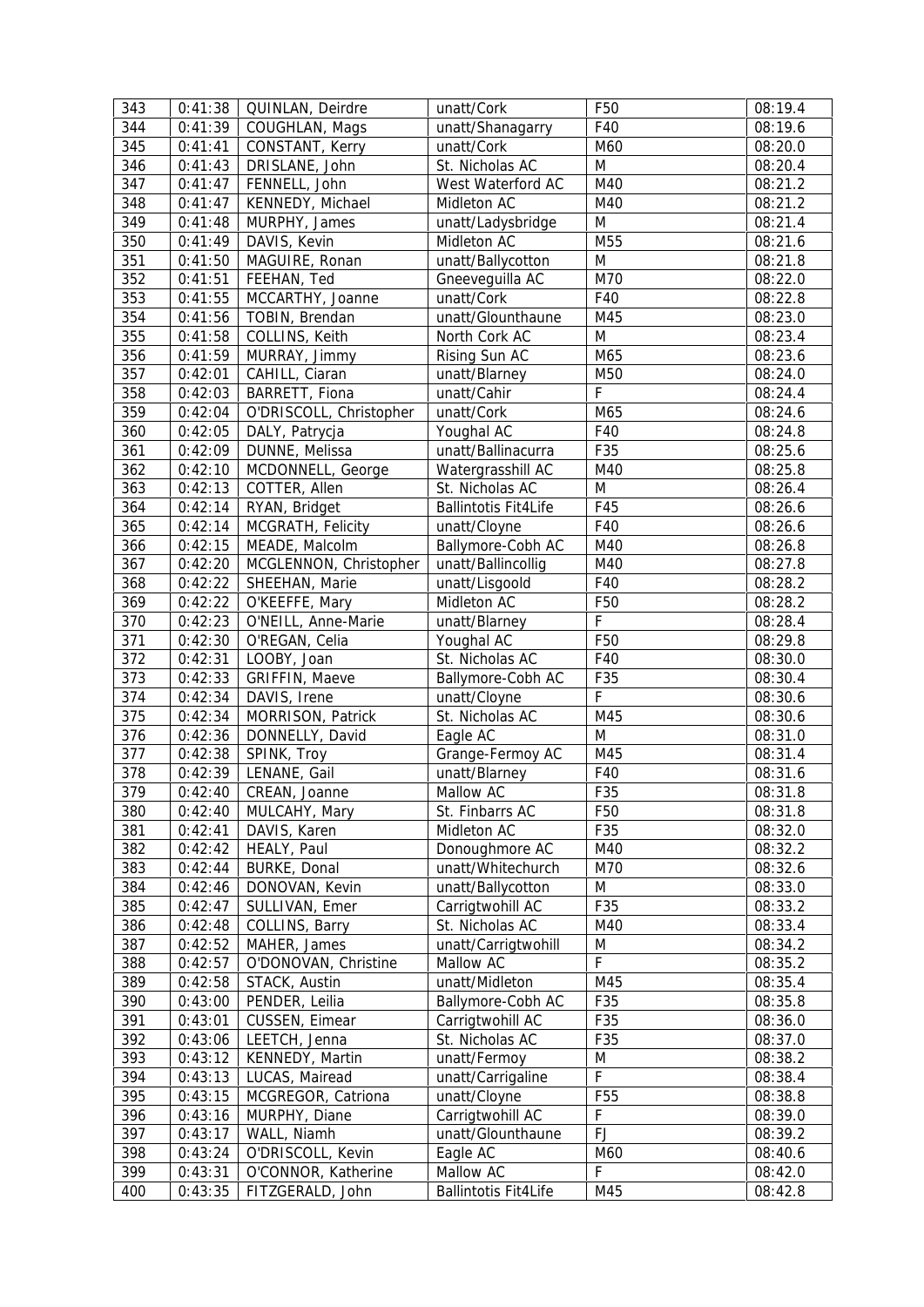| 401 | 0:43:40 | CODY, Ashling          | <b>Ballintotis Fit4Life</b> | F35             | 08:43.8 |
|-----|---------|------------------------|-----------------------------|-----------------|---------|
| 402 | 0:43:41 | STEPHENS, Jennie       | unatt/Aghada                | F40             | 08:44.0 |
| 403 | 0:43:51 | CODY, Antoinette       | <b>Ballintotis Fit4Life</b> | F35             | 08:46.0 |
| 404 | 0:43:53 | O'BRIEN, Kathleen      | St. Catherines AC           | F70             | 08:46.4 |
| 405 | 0:43:53 | FOGARTY, Thelma        | unatt/Killeagh              | F35             | 08:46.4 |
| 406 | 0:43:54 | O'CONNOR, Emma         | unatt/Killeagh              | F               | 08:46.6 |
| 407 | 0:44:23 | MURPHY, Oliver         | Grange-Fermoy AC            | M40             | 08:52.4 |
| 408 | 0:44:23 | NUSSBAUMER, Sarah      | unatt/Midleton              | $\mathsf F$     | 08:52.4 |
| 409 | 0:44:26 | BALDWIN, Ciara         | Midleton AC                 | F35             | 08:53.0 |
| 410 | 0:44:31 | HOWARD, Miriam         | St. Nicholas AC             | F35             | 08:54.0 |
| 411 | 0:44:38 | GOULD, Sean            | unatt/Cork                  | M55             | 08:55.4 |
| 412 | 0:44:39 | SIGERSON, Joyce        | unatt/Ballinacurra          | F35             | 08:55.6 |
| 413 | 0:44:42 | DE COURCEY, Bernadette | Carrigaline RR AC           | F35             | 08:56.2 |
| 414 | 0:44:46 | QUINN, Damien          |                             | M               |         |
|     |         |                        | unatt/Carrigaline           | $\mathsf F$     | 08:57.0 |
| 415 | 0:44:48 | HOLLAND, Claire        | Ballymore-Cobh AC           | $\overline{F}$  | 08:57.4 |
| 416 | 0:44:53 | HUTCHINSON, Emma       | unatt/Castlemartyr          |                 | 08:58.4 |
| 417 | 0:44:55 | FOX, Mary              | <b>Ballintotis Fit4Life</b> | F35             | 08:58.8 |
| 418 | 0:44:56 | STACK, Maggie          | Watergrasshill AC           | F40             | 08:59.0 |
| 419 | 0:44:56 | FOLEY, John            | West Waterford AC           | M65             | 08:59.0 |
| 420 | 0:45:07 | O'BRIEN, Eoin          | unatt/Cloyne                | M40             | 09:01.2 |
| 421 | 0:45:07 | GUICKIAN, Aine         | unatt/Midleton              | F40             | 09:01.2 |
| 422 | 0:45:08 | O'BRIEN, Helen         | unatt/Midleton              | F35             | 09:01.4 |
| 423 | 0:45:19 | MCSWEENEY, Gerard      | St. Nicholas AC             | M50             | 09:03.6 |
| 424 | 0:45:28 | O'GORMAN, Shirley      | Aghada RC                   | F45             | 09:05.4 |
| 425 | 0:45:29 | TWOMEY, Valerie        | <b>Ballintotis Fit4Life</b> | F               | 09:05.6 |
| 426 | 0:45:31 | KEARNEY, Bartholomew   | Leevale AC                  | M55             | 09:06.0 |
| 427 | 0:45:32 | MCDONALD, Barry        | unatt/Ballycotton           | M40             | 09:06.2 |
| 428 | 0:45:38 | STACK, Grainne         | unatt/Midleton              | F40             | 09:07.4 |
| 429 | 0:45:41 | O'NEILL, Janet         | unatt/Buttevant             | F               | 09:08.0 |
| 430 | 0:45:43 | COTTER, John           | unatt/Cobh                  | M70             | 09:08.4 |
| 431 | 0:45:48 | DALY, Susan            | unatt/Midleton              | F35             | 09:09.4 |
| 432 | 0:45:50 | GEASLEY, Karen         | Ballymore-Cobh AC           | F35             | 09:09.8 |
| 433 | 0:45:59 | WOLFE, Cliona          | Mallow AC                   | $\mathsf F$     | 09:11.6 |
| 434 | 0:46:03 | MOLONEY, Ann           | Youghal AC                  | F45             | 09:12.4 |
| 435 | 0:46:05 | NOONAN, Barry          | unatt/Cork                  | M45             | 09:12.8 |
| 436 | 0:46:20 | ALLMAN, Brian          | <b>Ballintotis Fit4Life</b> | M45             | 09:15.8 |
| 437 |         | $0:46:22$ DALY, Mervyn | unatt/Shanagarry            | M40             | 09:16.2 |
| 438 | 0:46:24 | MILLERICK, Bridie      | <b>Ballintotis Fit4Life</b> | F45             | 09:16.6 |
| 439 | 0:46:26 | CALLANAN, Niamh        | Aghada RC                   | F40             | 09:17.0 |
| 440 | 0:46:27 | HURLEY, Maeve          | <b>Ballintotis Fit4Life</b> | F45             | 09:17.2 |
| 441 | 0:46:29 | DALY, Paddy            | unatt/Cork                  | M70             | 09:17.6 |
| 442 | 0:46:30 | FITZGERALD, Pat        | unatt/Ballinacurra          | M45             | 09:17.8 |
| 443 | 0:46:33 | DOUGLAS, Linda         | unatt/Ladysbridge           | F35             | 09:18.4 |
| 444 | 0:46:34 | SHEEHAN, Ger           | St. Catherines AC           | F45             | 09:18.6 |
| 445 | 0:46:39 | PHELAN, Ruth           | Ballymore-Cobh AC           | F <sub>50</sub> | 09:19.6 |
| 446 | 0:46:40 | HASTINGS, Avril        | Ballymore-Cobh AC           | $\mathsf F$     | 09:19.8 |
| 447 | 0:46:42 | GAFFNEY, Peter         | Mallow AC                   | M75             | 09:20.2 |
| 448 | 0:46:45 | CASHMAN, Noreen        | <b>Ballintotis Fit4Life</b> | F40             | 09:20.8 |
| 449 | 0:46:52 |                        | unatt/Carrigtwohill         | F <sub>55</sub> | 09:22.2 |
| 450 |         | ROHAN, Margaret        | Midleton AC                 | F <sub>55</sub> |         |
|     | 0:46:53 | COONEY, Amanda         |                             |                 | 09:22.4 |
| 451 | 0:46:54 | FITZGERALD, Annette    | Midleton AC                 | F45             | 09:22.6 |
| 452 | 0:46:56 | SHERIDAN, Tony         | unatt/Ballinacurra          | M               | 09:23.0 |
| 453 | 0:46:59 | TWOMEY, Paul           | unatt/Glanmire              | M40             | 09:23.6 |
| 454 | 0:47:01 | <b>BURKE, Anne</b>     | Ballymore-Cobh AC           | F50             | 09:24.0 |
| 455 | 0:47:03 | HURSON, Alan           | Watergrasshill AC           | M               | 09:24.4 |
| 456 | 0:47:04 | <b>BAILY, Colette</b>  | unatt/Ballinacurra          | F <sub>50</sub> | 09:24.6 |
| 457 | 0:47:13 | GOUGH, Yvonne          | unatt/Cork                  | F45             | 09:26.4 |
| 458 | 0:47:15 | KELLEHER, Linda        | <b>Ballintotis Fit4Life</b> | $\mathsf F$     | 09:26.8 |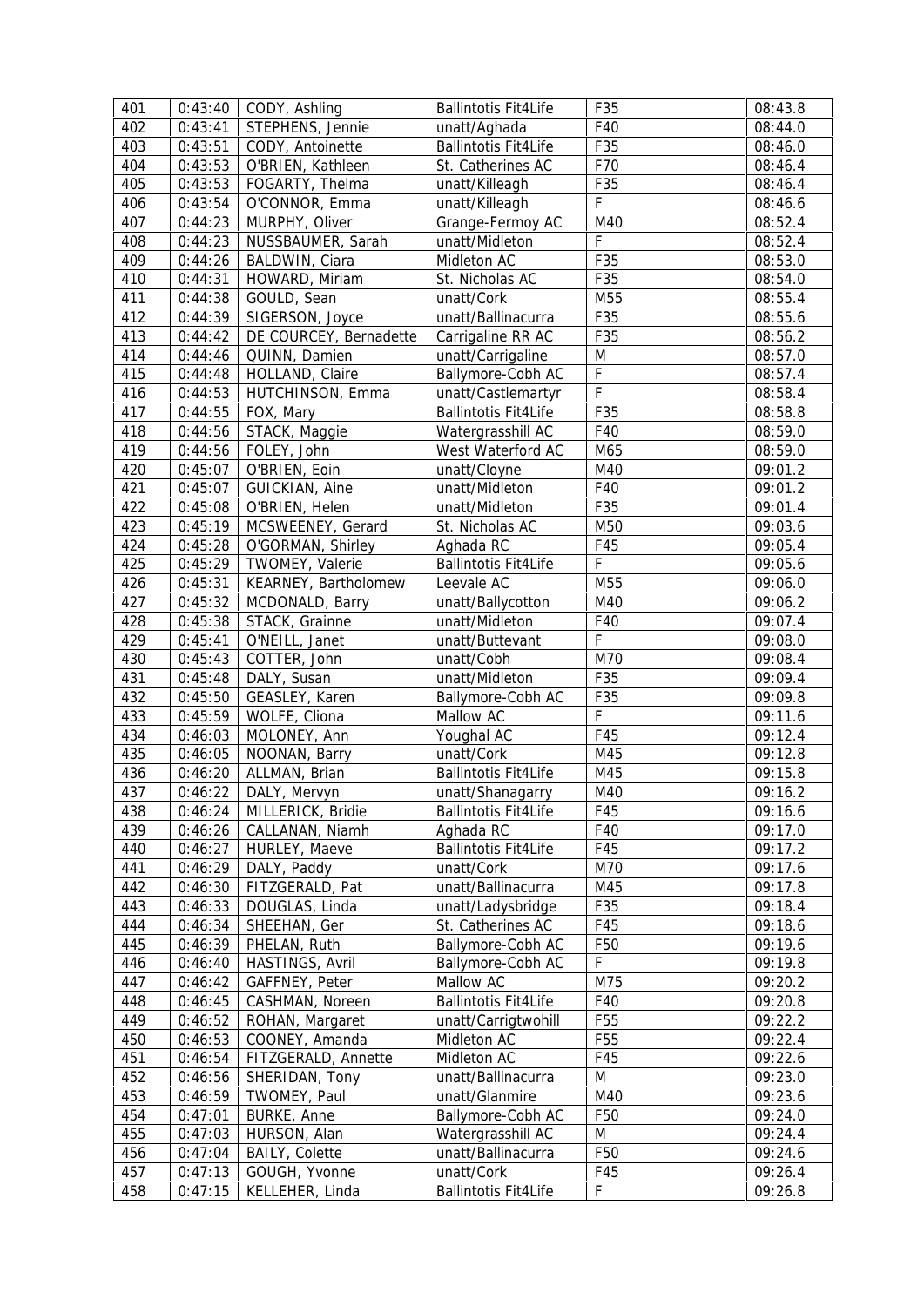| 459 | 0:47:19            | MULLANE, Philip     | <b>Ballintotis Fit4Life</b> | M40                | 09:27.6            |
|-----|--------------------|---------------------|-----------------------------|--------------------|--------------------|
| 460 | 0:47:21            | LINEHAN, Liz        | unatt/Cork                  | F                  | 09:28.0            |
| 461 | 0:47:28            | BYRNE, Damian       | unatt/Conna                 | M                  | 09:29.4            |
| 462 | 0:47:29            | LAWTON, Maura       | unatt/Cloyne                | F45                | 09:29.6            |
| 463 | 0:47:33            | O'SULLIVAN, Graham  | <b>Ballintotis Fit4Life</b> | M40                | 09:30.4            |
| 464 | 0:47:38            | FARRELL, Katherine  | Ballymore-Cobh AC           | F35                | 09:31.4            |
| 465 | 0:47:40            | FORDE, Clare        | Fota RC                     | $\mathsf F$        | 09:31.8            |
| 466 | 0:47:41            | O'LEARY, Peter      | unatt/Cork                  | M                  | 09:32.0            |
| 467 | 0:47:42            | MCKEOWN, Anne       | Ballymore-Cobh AC           | F35                | 09:32.2            |
| 468 | 0:47:43            | KEANE, Mary         | unatt/Cloyne                | F45                | 09:32.4            |
| 469 | 0:47:44            | FLYNN, John         | <b>Ballintotis Fit4Life</b> | M                  | 09:32.6            |
| 470 | 0:47:46            | HEGARTY, Margaret   | unatt/Ballinacurra          | F40                | 09:33.0            |
| 471 | 0:47:50            | GARCIA, Penelope    | Midleton AC                 | F40                | 09:33.8            |
| 472 | 0:47:51            | RYAN, Teresa        | Aghada RC                   | F40                | 09:34.0            |
| 473 | 0:47:54            | O'DAY, Shulagh      | <b>Ballintotis Fit4Life</b> | F45                | 09:34.6            |
| 474 | 0:47:58            | PARKER, Claire      | Midleton AC                 | F35                | 09:35.4            |
| 475 | 0:48:02            | DELANEY, Mary       | unatt/Glanmire              | F45                | 09:36.2            |
| 476 | 0:48:03            | MULLANE, Catriona   | <b>Ballintotis Fit4Life</b> | F40                | 09:36.4            |
| 477 | 0:48:07            | O'REGAN, Tracy      | unatt/Ballycotton           | F                  | 09:37.2            |
| 478 | 0:48:09            | TAIT, John          | unatt/Aghada                | M55                | 09:37.6            |
| 479 | 0:48:13            | GREEN, Sharon       | unatt/Cork                  | F                  | 09:38.4            |
| 480 | 0:48:16            | COONEY, Siobhan     | Youghal AC                  | F50                | 09:39.0            |
| 481 | 0:48:17            | FLAHERTY, Gillian   | Ballymore-Cobh AC           | F                  | 09:39.2            |
| 482 | 0:48:23            | KELLY, Brendan      | unatt/Midleton              | ${\sf M}$          | 09:40.4            |
| 483 | 0:48:30            | COLLINS, Mary       | Watergrasshill AC           | F                  | 09:41.8            |
| 484 | 0:48:32            | KIRBY, Anna-Marie   | <b>Ballintotis Fit4Life</b> | F35                | 09:42.2            |
| 485 | 0:48:42            | SCANNELL, Catherine | <b>Ballintotis Fit4Life</b> | $\mathsf F$        | 09:44.2            |
| 486 | 0:48:43            | GARDE, Shirley      | <b>Ballintotis Fit4Life</b> | F40                | 09:44.4            |
| 487 | 0:48:53            | MORLEY, Celine      | unatt/Ballinacurra          | F40                | 09:46.4            |
| 488 | 0:48:59            | MCCARTHY, Shelia    | Aghada RC                   | $\mathsf F$        | 09:47.6            |
| 489 | 0:49:08            | MURPHY, Kieran      | unatt/Midleton              | M                  | 09:49.4            |
| 490 | 0:49:16            | KELLY, Nicholas     | unatt/Ballinacurra          | M40                | 09:51.0            |
| 491 | 0:49:36            | WALSH, Lucy         | unatt/Shanagarry            | F45                | 09:55.0            |
| 492 | 0:49:42            | FOLEY, Rose         | unatt/Cork                  | F60                | 09:56.2            |
| 493 | 0:49:50            | MALONE, Paula       | Aghada RC                   | F                  | 09:57.8            |
| 494 | 0:50:01            | BULMAN, Sheila      | Midleton AC                 | F45                | 10:00.0            |
| 495 | 0:50:06            | MCGRATH, Helen      | unatt/Midleton              | $\mathsf F$        | 10:01.0            |
| 496 | 0:50:13            | MCCARTHY, Joan      | Midleton AC                 | F <sub>55</sub>    | 10:02.4            |
| 497 | 0:50:14            | DEVLIN, Darragh     | unatt/Ballinacurra          | M                  | 10:02.6            |
| 498 | 0:50:16            | BARRY, Margaret     | Midleton AC                 | F65                | 10:03.0            |
| 499 | 0:50:41            | MAMMERI, Betty      | <b>Ballintotis Fit4Life</b> | F                  | 10:08.0            |
| 500 | 0:50:51            | HEALY, Brian        | unatt/Ballycotton           | M45                | 10:10.0            |
| 501 | 0:50:51            | MAMMERI, Sarah      | <b>Ballintotis Fit4Life</b> | F                  | 10:10.0            |
| 502 | 0:51:06            | BEAUSANG, Mairead   | <b>Ballintotis Fit4Life</b> | F45                | 10:13.0            |
| 503 | 0:51:07            | ROCHE, Kieran       | unatt/Shanagarry            | M50                | 10:13.2            |
| 504 | 0:51:08            | NAVIN, Bernadette   | Ballymore-Cobh AC           | F40                | 10:13.4            |
| 505 | 0:51:23            | WALL, Sinead        | Aghada RC                   | F40                | 10:16.4            |
| 506 |                    | MCKECHNIE, Chloe    | unatt/Cork                  | F                  |                    |
| 507 | 0:51:33<br>0:51:34 | MCEVOY, Jim         | unatt/Blarney               | M40                | 10:18.4<br>10:18.6 |
| 508 | 0:51:38            | MCGRATH, Marie      | unatt/Cloyne                | F45                | 10:19.4            |
| 509 | 0:51:44            |                     | Ballymore-Cobh AC           | F50                | 10:20.6            |
|     |                    | HEGARTY, Rachel     |                             |                    |                    |
| 510 | 0:51:45            | MULLANE, Lisa       | Ballymore-Cobh AC           | F35<br>$\mathsf F$ | 10:20.8            |
| 511 | 0:52:11            | HUGHES, Siobhan     | Aghada RC                   |                    | 10:26.0            |
| 512 | 0:52:15            | HENNESSY, Colin     | unatt/Garryvoe              | M                  | 10:26.8            |
| 513 | 0:53:14            | MCKNIGHT, Rachel    | unatt/Glanmire              | F                  | 10:38.6            |
| 514 | 0:53:16            | MCKNIGHT, Brian     | unatt/Glanmire              | M                  | 10:39.0            |
| 515 | 0:53:30            | O'DONNELL, Claire   | unatt/Ballinacurra          | F35                | 10:41.8            |
| 516 | 0:53:53            | LEAHY, Carol        | Ballymore-Cobh AC           | F45                | 10:46.4            |